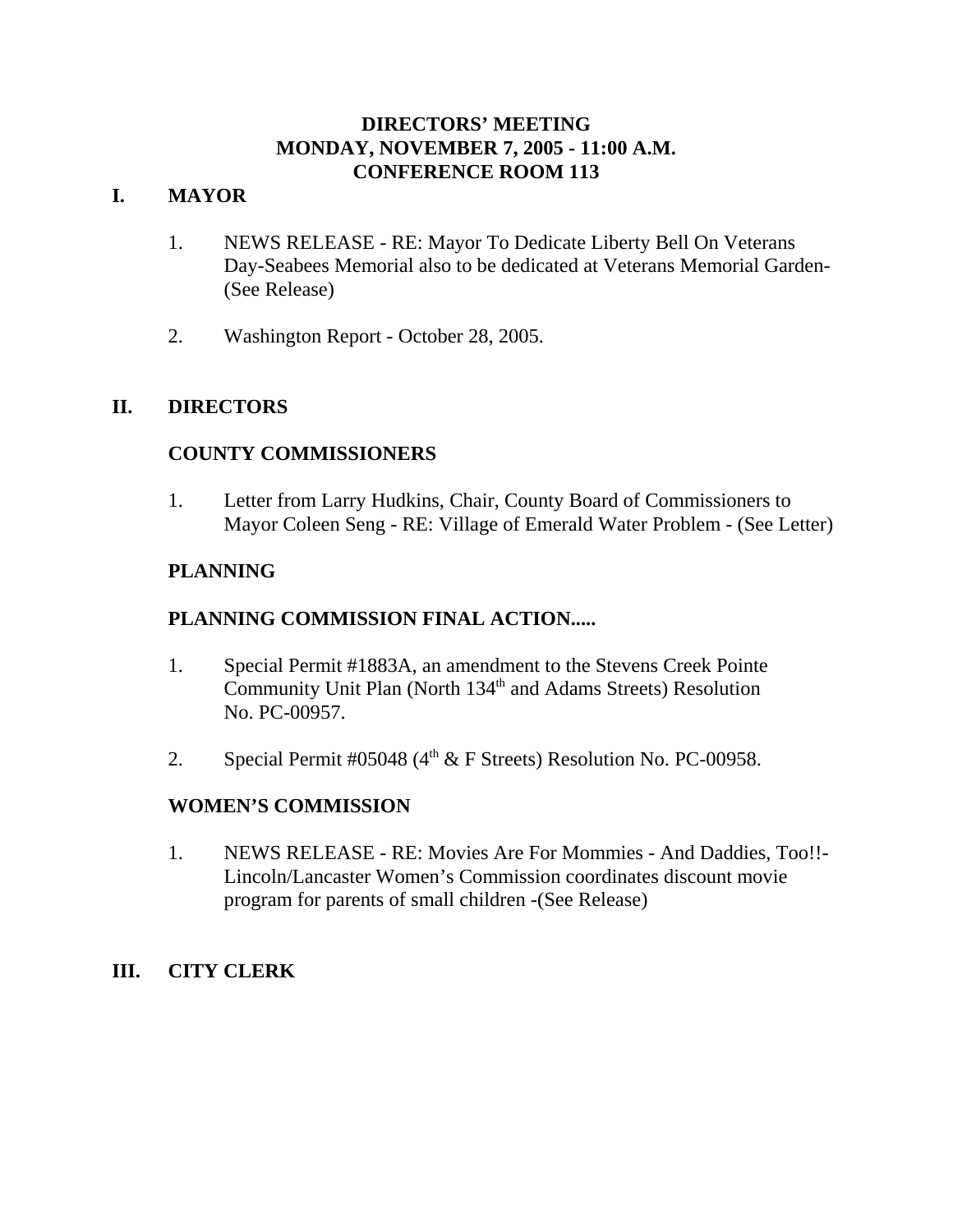## **IV. COUNCIL**

## **A. COUNCIL REQUESTS/CORRESPONDENCE**

## **JON CAMP**

1. E-Mail from Roger Bratt sent to Jon Camp - RE: In Support of the new Wal-Mart  $\&$  residential development, proposed for northeast Lincoln at  $84<sup>th</sup>$ & Adams Streets - (See E-Mail)

## **V. MISCELLANEOUS** -

- 1. E-Mail from John May RE: Group Homes (See E-Mail)
- 2. E-Mail from Bob Stewart RE: Event Center -(See E-Mail)
- 3. Letter from Pat Raybould, President, B&R Stores, Inc. RE: The north 84th Street Wal-Mart development -(See Letter)
- 4. E-Mail from Vicky Valenta RE: Lincoln Main Post Office -(See E-Mail)
- 5. E-Mail from Tony Stemick RE: Possible solution for Emerald's water situation -(See E-Mail)
- 6. E-Mail from Bob Hampton RE: The Emerald water problem -(See E-Mail)
- 7. E-Mail from Rhiannon Sanford RE: The proposed ordinance to limit where convicted sex offenders can live within the City of Lincoln -(See E-Mail)
- 8. Letter from Stuart R. Long RE: Writing as a member of the Mayor's Cable TV Advisory Board who has reservations about the new franchise agreement -(See Letter)
- 9. E-Mail from Sharon Miller-Received on City Council InterLinc Action Center - RE: Beal Slough -Hwy 2 off of Southwood Drive -(This has been received by Public Works and they are responding) (See E-Mail)

## **VI.** ADJOURNMENT da110705/tjg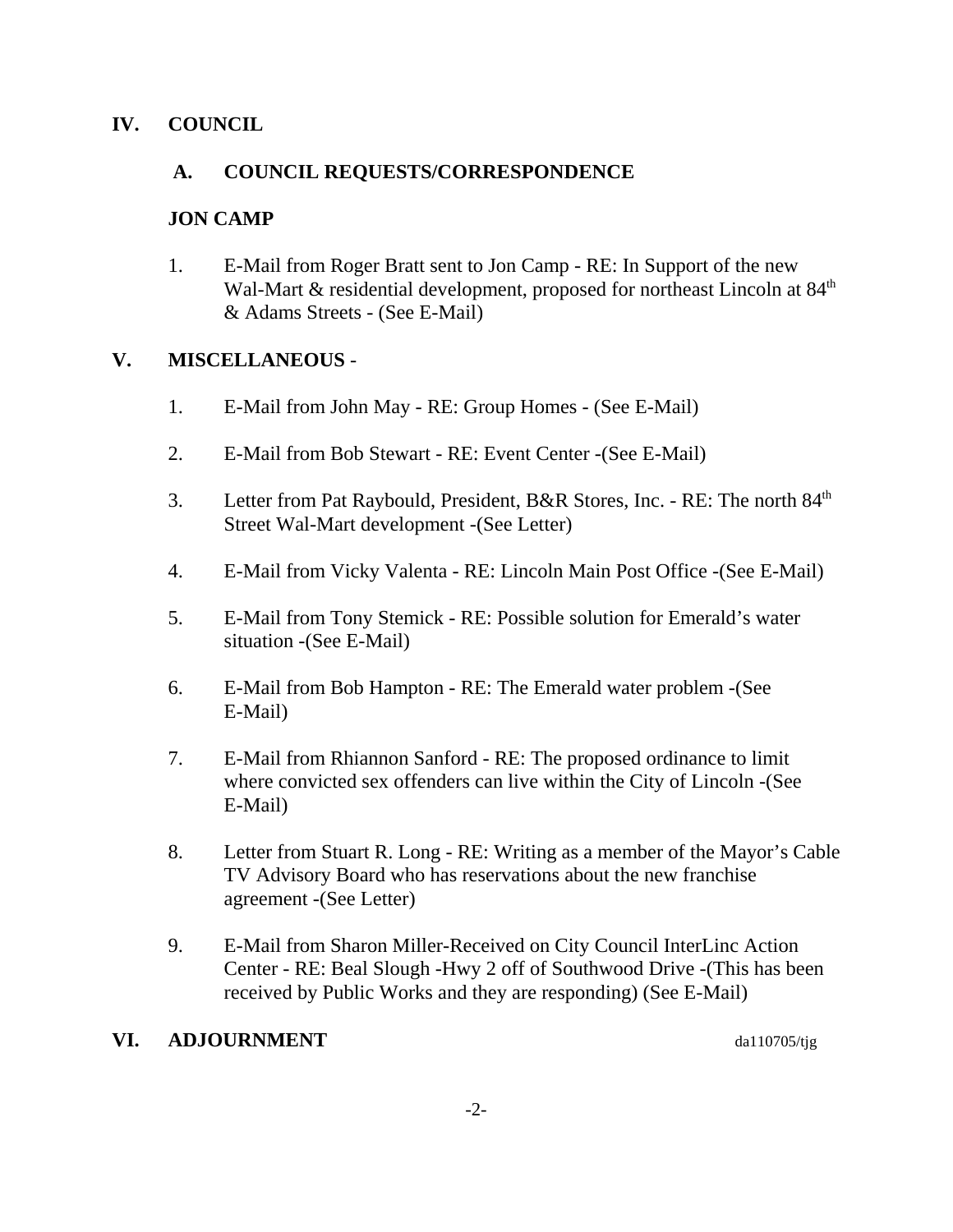#### **DIRECTORS' MEETING MINUTES MONDAY, NOVEMBER 7, 2005 CONFERENCE ROOM 113**

**Council Members Present:** Ken Svoboda, Chair; Patte Newman, Vice-Chair; Jonathan Cook, Jon Camp, Dan Marvin, Annette McRoy, Robin Eschliman.

**Others Present:** Mark Bowen, Ann Harrell, Lin Quenzer, Rick Hoppe, Darl Naumann, Mayor's Office; City Clerk, Joan Ross; Dana Roper, City Attorney; Directors and Department Heads; Tammy Grammar, City Council Staff; Deena Winter, Lincoln Journal Star Representative; and Coby Mach, LIBA.

#### **I. MAYOR**

[Mayor Coleen Seng not present.] Mark Bowen noted he's filling in for the Mayor. The Mayor has a cold and touch of the flu so she's home this morning.

Mr. Bowen stated one of the items on Council Agenda today is the vehicle registration ordinance this is the City's through administration effort to try to make sure that there is more uniformed compliance. This will now give the Police more authority to go after those folks to make sure they register their vehicles in Lincoln where they are actually housed. Police Chief Casady stated he will be at the Formal Council Meeting today to explain it. Noting, 17,000 of those tickets last year was people parking on the streets with improper registrations. *[Item#2, 05-162, Amending Section 10.08.010 of the Lincoln Municipal Code regarding registration of vehicles to provide for a rebuttal presumption that any vehicle stored and kept for more than 30 days in the City of Lincoln is being operated or parked on the streets of the City and that such vehicle shall be registered in accordance with Chapter 10.08 of the Lincoln Municipal Code.]* 

Mark Bowen called on Directors. Bruce Dart (Health Director) reported in lieu of all the national press on the epidemic flu issue this is not a new issue to them in public health. They have been working on [inaudible] for several years. He wants to make the distinction that they have the seasonal flu of vaccine they have every year that will not effect it. If you think is going to be a deterrent to avian flu, it is not, it is important people continue to get the flu vaccine. One of our concerns is if the avian flu shows up at the same time as our regular normal flu virus that's circulating through communities that is when they are going to see a shift in the virus. They need to know that it will not cover at this time the avian bird flu, but it's a vaccine the Feds are working on and they will continue to work on a response plan at the local level. Ms. Newman asked if they are open to the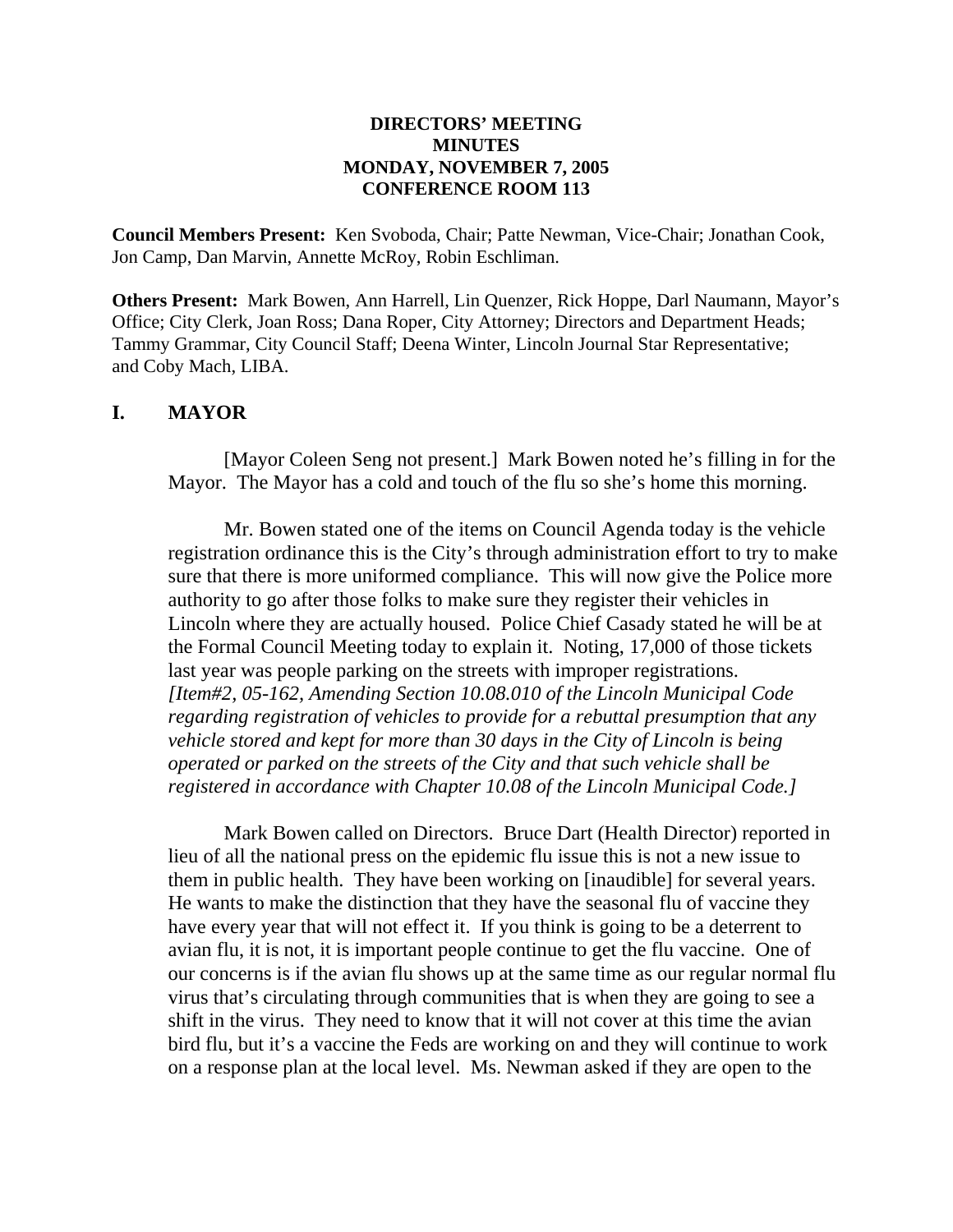public right now and how much does flu shots cost? Mr. Dart replied yes, \$20.00 for flu and \$30.00 for ammonia shots. Also, they will have a clinic for City and County employees in the County-City Building on November  $10^{th}$ ,  $15^{th}$  &  $16^{th}$ . Noting, free for employees, if you have health insurance coverage through the City, and if not it is \$20.00 without the insurance coverage.

[Marvin Krout handed out a memo regarding Items 4, 5, & 6-Prairie Village North Planned Unit Development North 84<sup>th</sup> Street & Adams Street, Wal-Mart.] Marvin Krout (Planning Director) reported this is a status report and they probably know already the annexation discussions had continued and they don't have a complete draft annexation agreement in their hands. Mr. Krout stated Rick Peo (City Law Department) is working on it, and they hope to have it to Council soon. Mr. Krout commented that this development proposal also has generated inquiries from individual Council members that are probably of interest to the entire Council. So, this memo attempts to respond to those questions and identify the remaining issues on public improvements. However, because the City Council does not have an annexation agreement in hand in advance of the hearing, and there are likely to be other questions and issues raised by the Council and perhaps by the public, the applicant has agreed that the public hearing should be continued until the following week. Mr. Krout went over the memo with Council.

Mr. Cook noted he heard that there has been some talk that maybe Council members were pushing this along and that's why maybe there was pressure to schedule it. Mr. Cook commented he was asking because he wanted to be able to tell people who had been asking him about it. Mr. Cook stated to Mr. Krout if he could explain today that this did not have anything to do with Council pressure, it was Wal-Mart's plan that they wanted it scheduled for this particular date. Mr. Krout replied right, the fact that the Council had asked him every week for the past four weeks when is the Wal-Mart hearing going to be scheduled had nothing to do on scheduling it. Mr. Camp asked Mr. Krout if he would be prepared to go through some of the economic elements because he's going to have some questions for him this afternoon. Mr. Krout stated he thinks between the applicant, myself and Public Works, he's sure they can try to respond to his questions. Mr. Svoboda indicated he will make an announcement as this is called, but somebody will need to make a motion to hold the public hearing open until the next week. Adding, he will also make the comment that they would be allowed to speak only on the new information provided as the date of the  $2<sup>nd</sup>$  public hearing. *[See Attachment 'A']*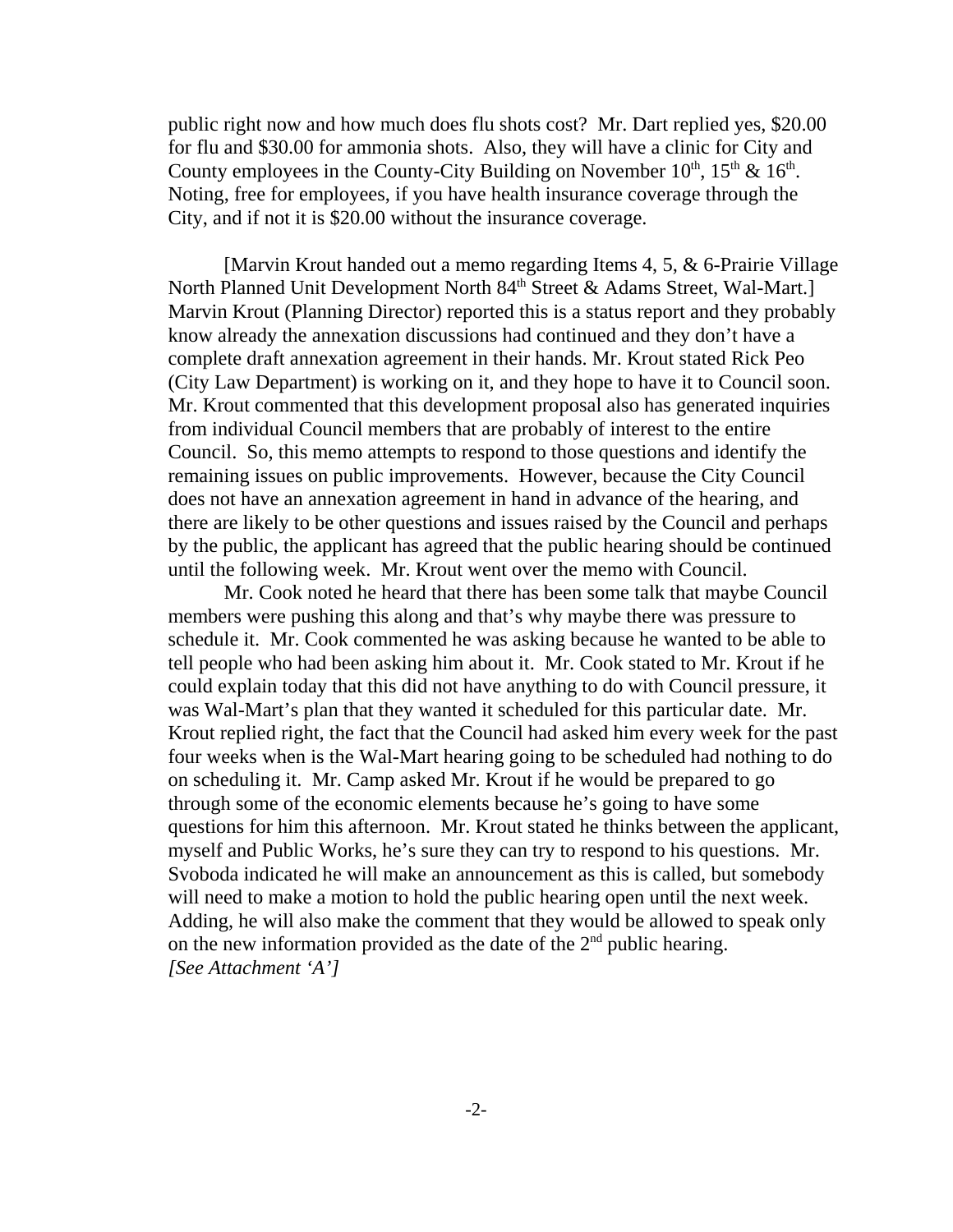Mark Bowen announced the City offices are closed on Friday due to Veteran's Day.

Lynn Johnson (Parks & Recreation Director) stated the Veteran's Day event is Friday morning at 11:00 a.m. at the Veterans Memorial Garden and if it rains, they will be at the Auld Recreation Center. Also, the new Liberty Bell Pavilion is going up. They will have the cover off and the Mayor will be ringing the Liberty Bell that day to celebrate dedication of it.

Council should have received in their packet an invitation to an event on Sunday afternoon at 4:00 p.m. They are going to be naming the trail along Highway 2 from  $56<sup>th</sup>$  to  $17<sup>th</sup>$  Street in honor of Helen Boosalis. They will be doing that at 4:00 p.m. and then there will be a reception at Trinity Baptist Church at  $38<sup>th</sup>$ & LaSalle Street immediately there after.

- 1. NEWS RELEASE RE: Mayor To Dedicate Liberty Bell On Veterans Day-Seabees Memorial also to be dedicated at Veterans Memorial Garden. — NO COMMENTS
- 2. Washington Report October 28, 2005. NO COMMENTS

## **II. DIRECTORS**

## **COUNTY COMMISSIONERS**

1. Letter from Larry Hudkins, Chair, County Board of Commissioners to Mayor Coleen Seng - RE: Village of Emerald Water Problem. — NO **COMMENTS** 

## **PLANNING**

## **PLANNING COMMISSION FINAL ACTION.....**

1. Special Permit #1883A, an amendment to the Stevens Creek Pointe Community Unit Plan (North 134<sup>th</sup> and Adams Streets) Resolution No. PC-00957. — NO COMMENTS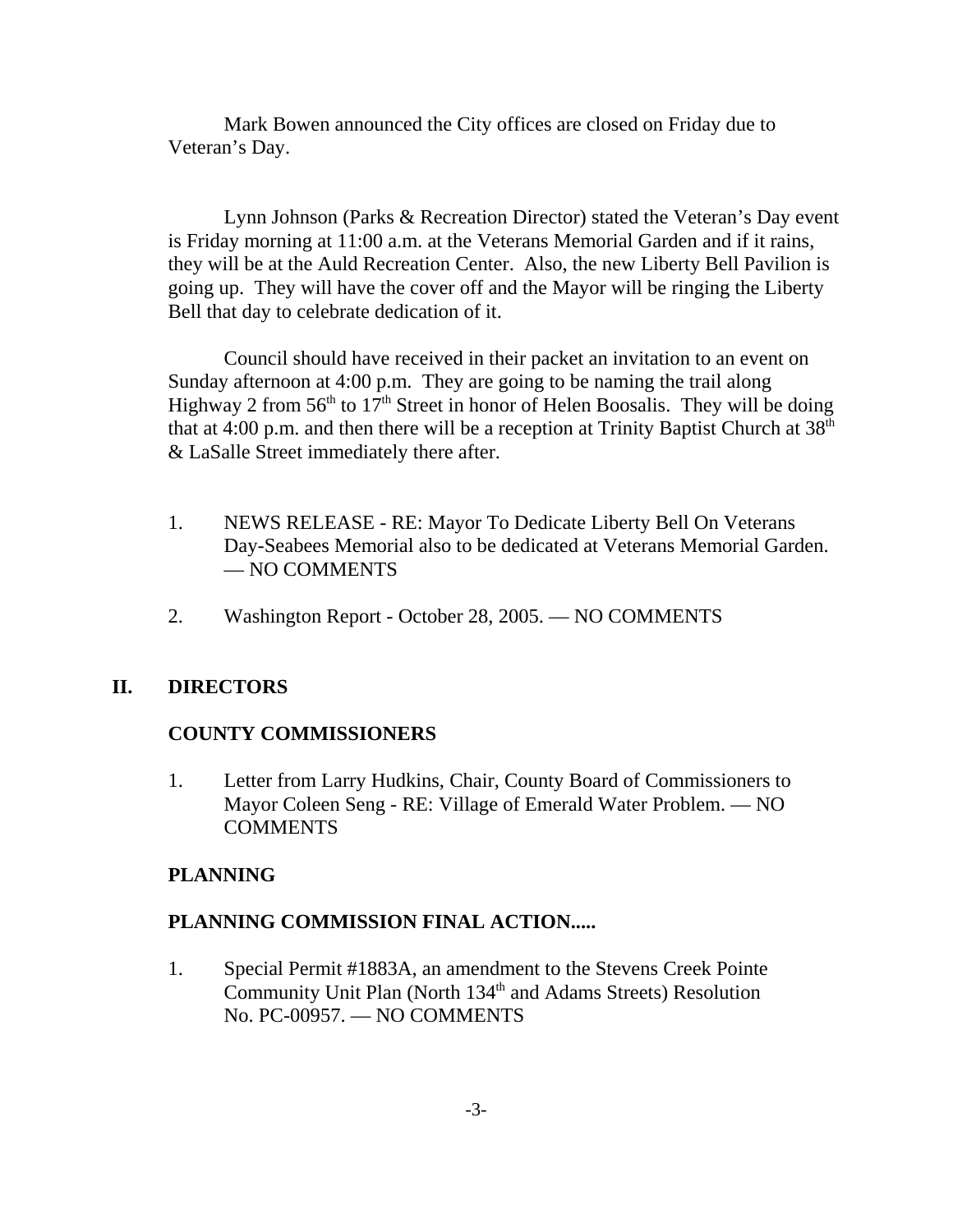2. Special Permit #05048 ( $4<sup>th</sup>$  & F Streets) Resolution No. PC-00958. - NO COMMENTS

#### **WOMEN'S COMMISSION**

1. NEWS RELEASE - RE: Movies Are For Mommies - And Daddies, Too!!- Lincoln/Lancaster Women's Commission coordinates discount movie program for parents of small children. — NO COMMENTS

#### **III. CITY CLERK**

City Clerk Joan Ross stated on their Agenda today, they have the Board of Equalization for the Downtown Business Improvement District, the Core Business Improvement District Overlay and the Maintenance Improvement Business District at 1:30 p.m. and then they will continue on with the Formal Council Meeting.

On the Formal Council Agenda, Items 4, 5, & 6 will be called together and for Item 6, Council should have received in their packet a Motion-To-Amend. *[#4, 05-164, Annexation 05013-Amending the Lincoln Corporate Limits Map by annexing approximately 149.09 acres of property generally located at North 84th Street and Adams Street.; #5, 05R-262, Approving the Prairie Village North Conditional Annexation and Zoning Agreement between the City and Dubois Land LLC, Prairie Village North LLC, Prairie Home Builders Inc., Roland Group LLC, and Faith Evangelical Lutheran Church, relating to the annexation of approximately 149.09 acres, generally located at the northeast corner of N. 84th Street and Adams Street and the use of said 149.09 acres along with approximately 23 acres located at the southeast corner of N. 84th Street an Adams Street under a Planned Unit Development.; and #6, 05-165, Change of Zone 05054-Application of Prairie Home Builders for a change of zone from AG Agricultural District to R-3 and R-5 Residential Districts, B-2 Planned Neighborhood Business District and O-3 Office Park District, on property generally located at N. 84<sup>th</sup> Street and Adams Street; for a Planned Unit Development District designation of said property; and for approval of a development plan which proposes modifications to the Zoning Ordinance, Land Subdivision Ordinance, and Design Standards to allow approximately 1,161 dwelling units in the underlying R-3 and R-5 zoned areas (total number of allocated units is 1,071 and the total number of available unassigned units is 90) and approximately 585,000 square feet of office, retail, and commercial floor area in the underlying O-3 and B-2 zoned areas.]*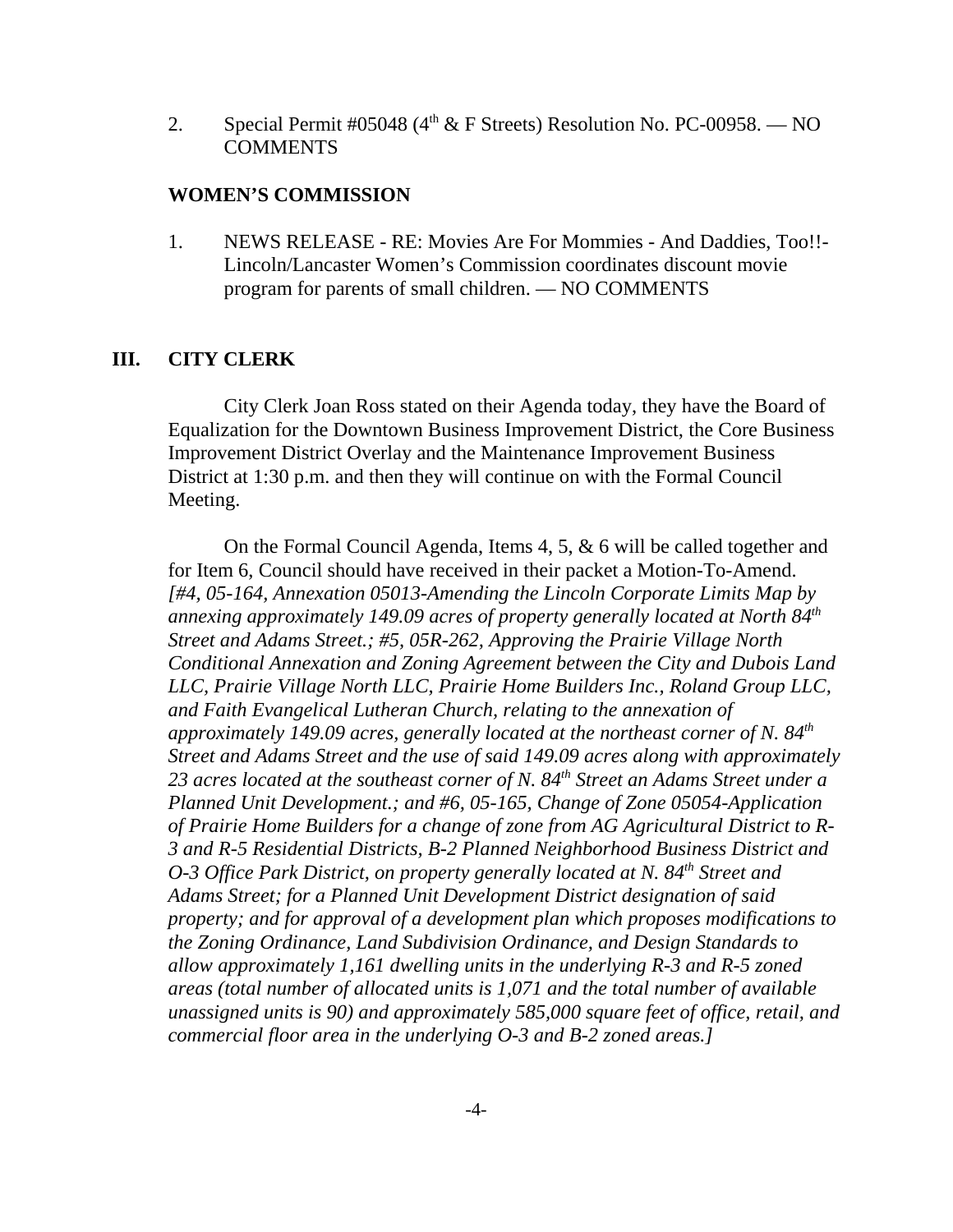For Item 18, they have a request for  $2^{nd} \& 3^{rd}$  Reading which will come up next week. *[05-166, Approving (1) Site Lease from the City and the County of Lancaster, Nebraska to the Lincoln-Lancaster County Public Building Commission, (2) Lease Agreement from the Commission to the County and the City and (3) the issuance of not to exceed \$2,000,000 of the Commission's Tax Supported Lease Rental Revenue Bonds, series 2005, all with respect to the acquisition of the Courthouse Plaza Building.]*

For Item 21, they have a request for  $2<sup>nd</sup>$  &  $3<sup>rd</sup>$  Reading which will come up next week. *[05-168, Declaring approximately 35,500 square feet as surplus property generally located at 305 and 345 F Street.]* 

For Item 45, on the listing of names for Appointments, Cinnamon 'Pokken', should be Cinnamon 'Dokken' with a 'D', not 'P', they misread some hand writing. *[05R-275, Appointing Debbie Brehm, Terry Bundy, Chris Jackson, Cinnamon Pokken, Cheryl Kruger, Scott Miller, Rick Noyes, Robert Scoot, Ed Swotek, Nick Vuko, and Dick Young to the Downtown Business Area Improvement Board for three-year terms expiring September 1, 2006.]* 

Mr. Svoboda asked Police Chief Casady if he will be at the meeting this afternoon to speak on the denial suggestion recommendation on the Wine Dock? Police Chief Casady replied yes, he will.

Mr. Svoboda mentioned that he had directed City Clerk Joan Ross to do a sign up sheet for Items 4, 5  $\&$  6. It will not be two separate sign up sheets, it will just be a single sign up sheet that way those who are here early are rewarded by being able to speak early. But, after that sheet fills up and they start collecting them, they are not going to have sign up sheets, it will just be first come first served after that.

## **IV. COUNCIL**

## **A. COUNCIL REQUESTS/CORRESPONDENCE**

## **ANNETTE McROY - NO COMMENTS**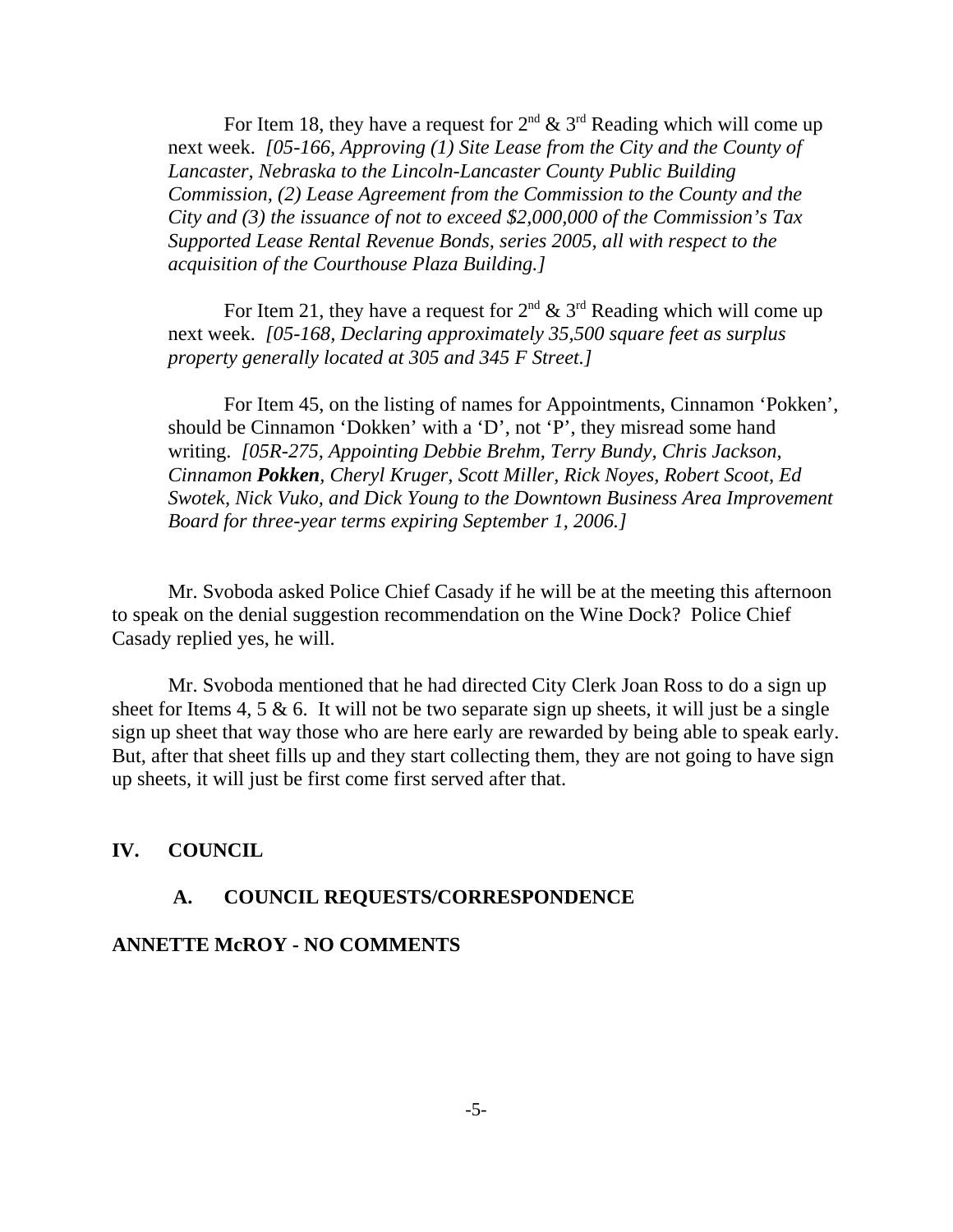#### **DAN MARVIN -**

Mr. Marvin stated to Karl Fredrickson (Public Works & Utilities Director) that he has had a couple of phone calls about the  $9<sup>th</sup>$  &  $10<sup>th</sup>$  Street intersection of Van Dorn wondering where they are on the design, where it might go and how many trees it's going to effect. Karl Fredrickson stated he does not know at this time, they should be in final negotiations with the consultant. But, they selected HDR to do the design work and so they are going over the agreement which should be about done. As soon as that happens than they will start doing some preliminary survey work identifying locations and then launch into that, and have public information meetings from there, so they do not have the data yet. Also, he thinks Ken (Svoboda) asked that they look into other extensions of turn lanes and things like that so that process will continue, but they are not there yet. Mr. Fredrickson noted for your information the State was out there last week doing some survey, they are going to resurface Highway 2 next year from Van Dorn clear to  $56<sup>th</sup>$ Street. An agreement will be showing up on their Agenda with the State, no cost to the City, but spell out some details, the State likes to have those agreements in place.

Mr. Marvin commented that raises another question, he knows from time to time they've talked about taking  $9<sup>th</sup>$  Street to three lanes south of South Street and then when you get to Van Dorn the idea is to go six lanes at some point. Mr. Fredrickson responded yes at some point. Mr. Marvin questioned so if the State does a resurfacing will that close off the time table of when they might be able to move forward with it. Mr. Fredrickson replied no, he thinks they are ways off from proposing to six lanes and they would still need to do some corridor study in regards to should it go from Van Dorn to 14<sup>th</sup>, or should it go clear out to  $70<sup>th</sup>$  Street and things like that need to be determined. So, there is some internal study to do before that happens and then the other things, do they just cut the curb off and add three lanes and match the surfacing height. Mr. Fredrickson noted they have been in contact with the State and they're trying to work out things and so that coordination continues.

#### **PATTE NEWMAN -**

Ms. Newman stated she would like to speak with Mike Merwick (Building & Safety Director) after the Directors' Meeting today.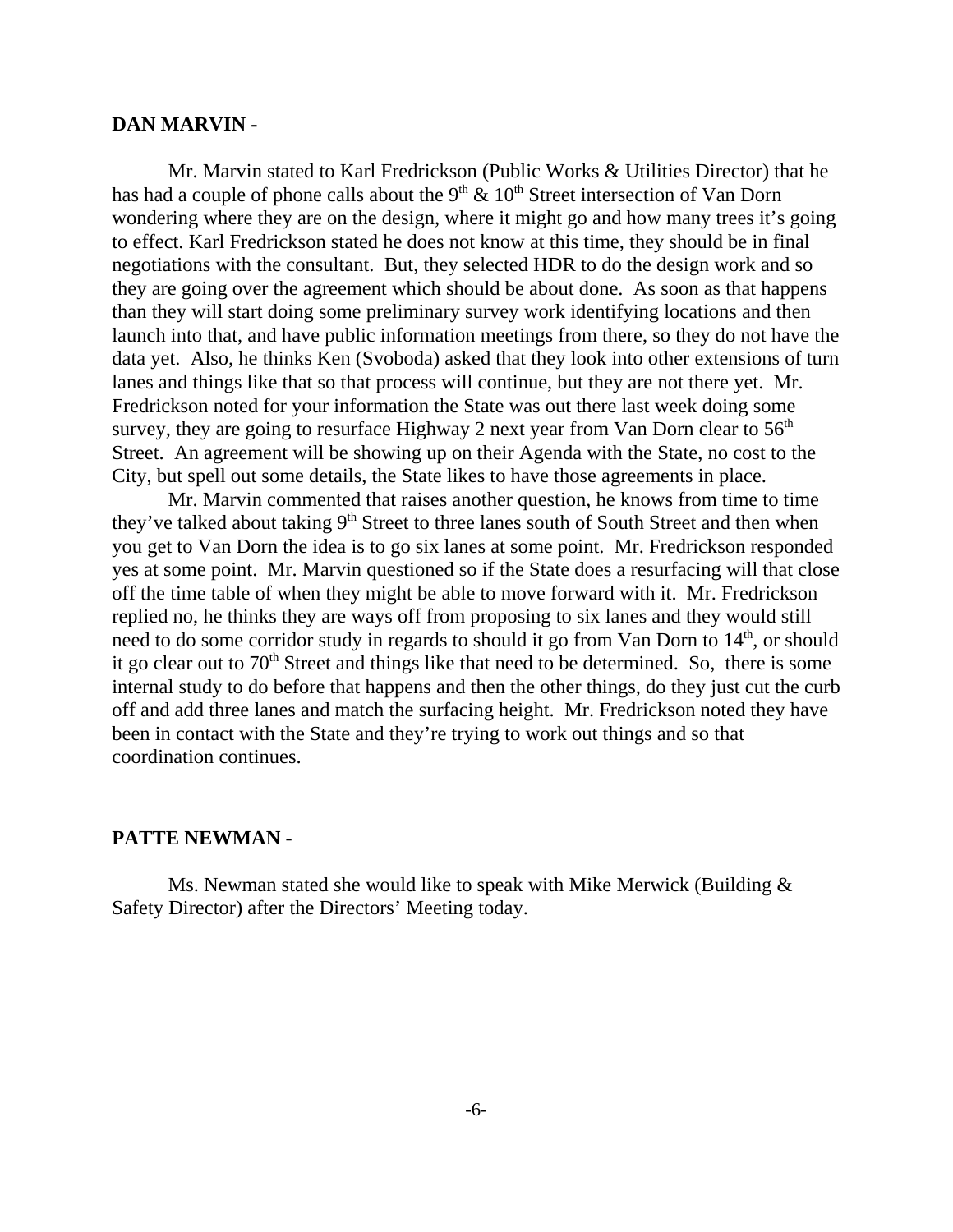#### **JON CAMP -**

Mr. Camp asked Dana Roper how are they doing on the ordinance regarding the flyers? Dana Roper replied they don't think that they can do it constitutionally. To take them down, such as the Girl Scouts or whomever because of the fines and penalties go to the school funds [inaudible]. They had two thoughts, they can add into as part of the Downtown Lincoln Association (DLA) contract that they can pay them so much for each poster they take down, noting that he is not sure if this isn't included in their work already. Secondly, they thought about writing in the ordinance that there was a presumption [inaudible] authorized or consented to the placing of these posters and they can give them a ticket. Then they would come in and at least would have to tell a judge under oath no I did not know anything about this and had no idea this was being done and if they can convince a judge, they can convince a judge, but it would be something. Mr. Camp commented it has become such a littering thing [inaudible]. So, he would still like to pursue something like that plus increasing the fine and asked what is the fine right now. Mr. Roper replied he thinks maximum is a \$500 fine. He thinks what they have in the ordinance has some specifics about it, he will check on that. But, he doesn't know if increasing the fine is going to help them or hurt them, the problem is not the penalty, the problem is finding who did it.

Mr. Camp stated he would like to speak with Don Herz (Finance Director) after the Directors' Meeting today.

1. E-Mail from Roger Bratt sent to Jon Camp - RE: In Support of the new Wal-Mart  $\&$  residential development, proposed for northeast Lincoln at  $84<sup>th</sup>$ & Adams Streets. — NO COMMENTS

#### **JONATHAN COOK - NO COMMENTS**

#### **ROBIN ESCHLIMAN**

Ms. Eschliman stated she would like to speak with Marc Wullschleger (Urban Development Director) after the Directors' Meeting today.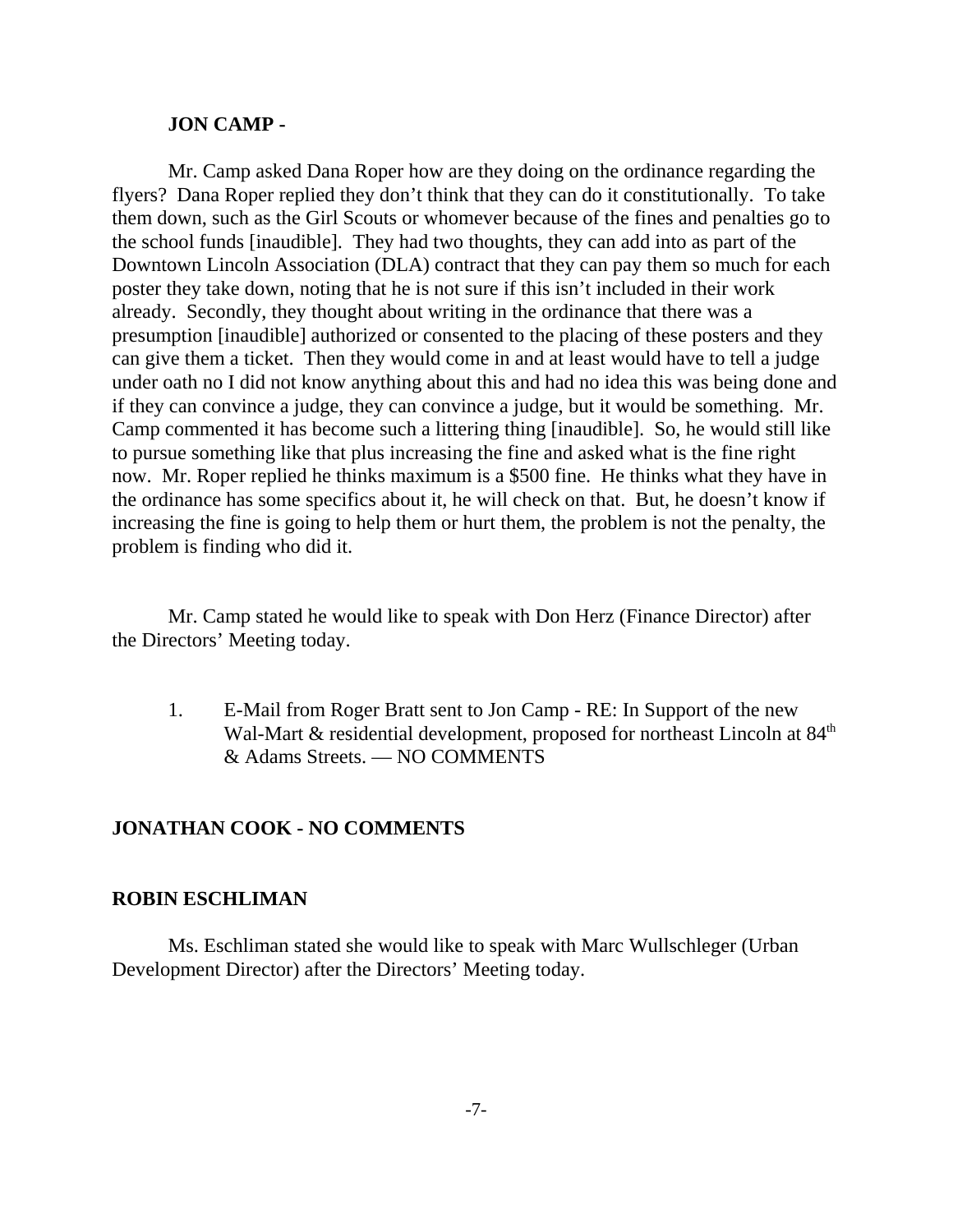## **KEN SVOBODA -**

Mr. Svoboda stated he would like to speak with Marvin Krout (Planning Director) after the Directors' Meeting today.

## **V. MISCELLANEOUS** -

- 1. E-Mail from John May RE: Group Homes. NO COMMENTS
- 2. E-Mail from Bob Stewart RE: Event Center. NO COMMENTS
- 3. Letter from Pat Raybould, President, B&R Stores, Inc. RE: The north 84<sup>th</sup> Street Wal-Mart development. — NO COMMENTS
- 4. E-Mail from Vicky Valenta RE: Lincoln Main Post Office. NO **COMMENTS**
- 5. E-Mail from Tony Stemick RE: Possible solution for Emerald's water situation. — NO COMMENTS
- 6. E-Mail from Bob Hampton RE: The Emerald water problem. NO **COMMENTS**
- 7. E-Mail from Rhiannon Sanford RE: The proposed ordinance to limit where convicted sex offenders can live within the City of Lincoln. — NO **COMMENTS**
- 8. Letter from Stuart R. Long RE: Writing as a member of the Mayor's Cable TV Advisory Board who has reservations about the new franchise agreement. — NO COMMENTS
- 9. E-Mail from Sharon Miller-Received on City Council InterLinc Action Center - RE: Beal Slough -Hwy 2 off of Southwood Drive -(This has been received by Public Works and they are responding). — NO COMMENTS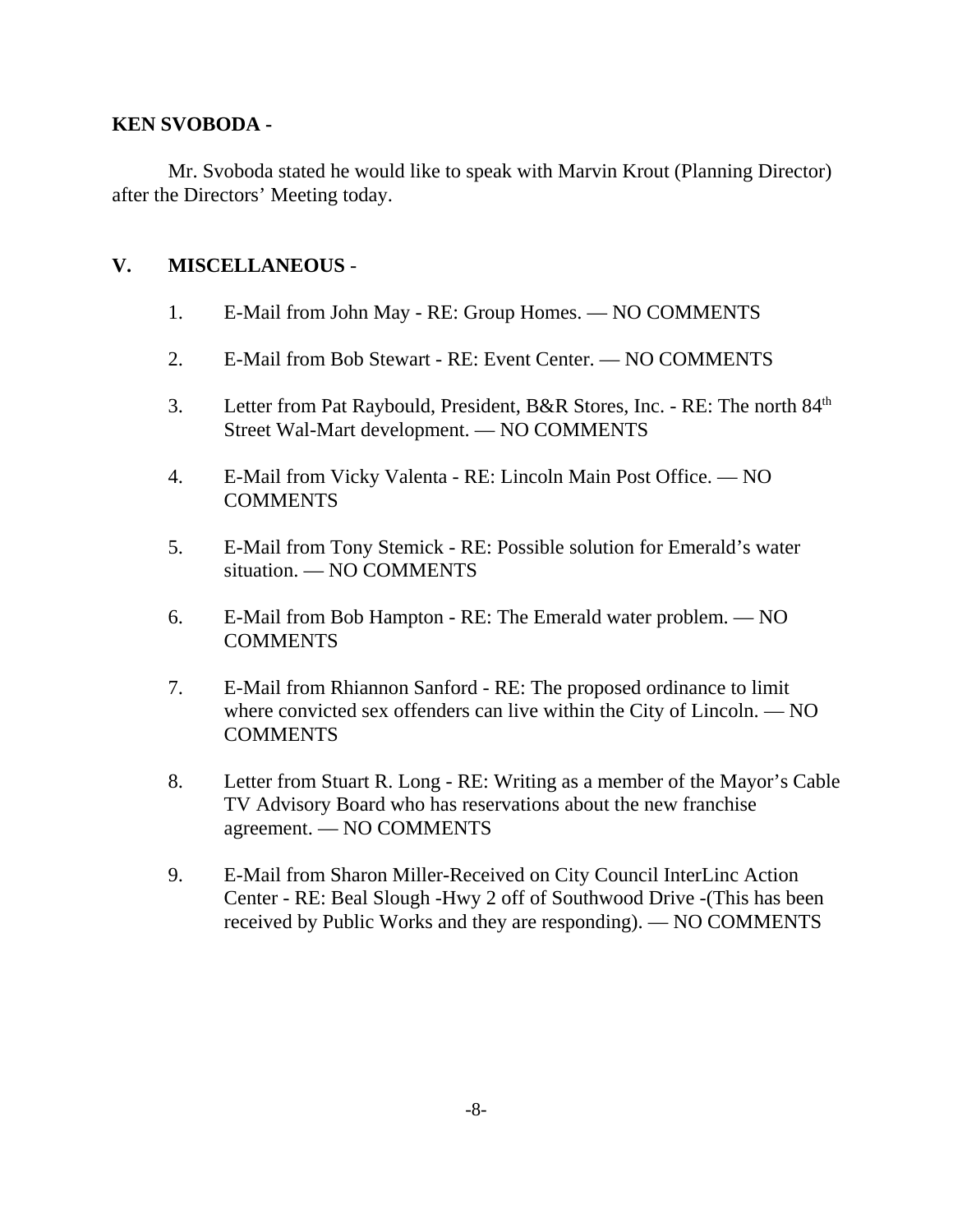# **AD D E N D U M - (NOVEMBER 7TH)**

# **I. MAYOR**

1. NEWS ADVISORY - RE: Mayor Seng's Public Schedule Week of November 5 through 11, 2005-Schedule subject to change -(See Advisory). — NO COMMENTS

## **II. CITY CLERK - NONE**

## **III. CORRESPONDENCE**

**A. COUNCIL REQUESTS/CORRESPONDENCE - NONE**

## **B. DIRECTORS AND DEPARTMENT HEADS**

## **PLANNING**

1. E-Mail from Paula McClung to Jean Walker - RE: Wal-Mart at  $84<sup>th</sup> \&$ Adams. — NO COMMENTS

## **C. MISCELLANEOUS**

- 1. E-Mail from Larry & Deb Elias RE: Annexation #05013 & Change of Zone #5054 -Opposed to allowing Wal-Mart to build any more stores in our city. — NO COMMENTS
- 2. E-Mail from Art Kavan RE: Wal-Mart. NO COMMENTS
- 3. E-Mail from Russell Miller RE: Floodplain & Prairie Village North. NO COMMENTS
- 4. E-Mail & Material from Jane Raybould, Buildings & Equipment Director, B & R Stores, Inc. - RE:  $84<sup>th</sup>$  & Adams Development -(See Material). — NO COMMENTS
- 5. E-Mail from Michael Douglas Olson RE: 84<sup>th</sup> Street Supercenter. NO COMMENTS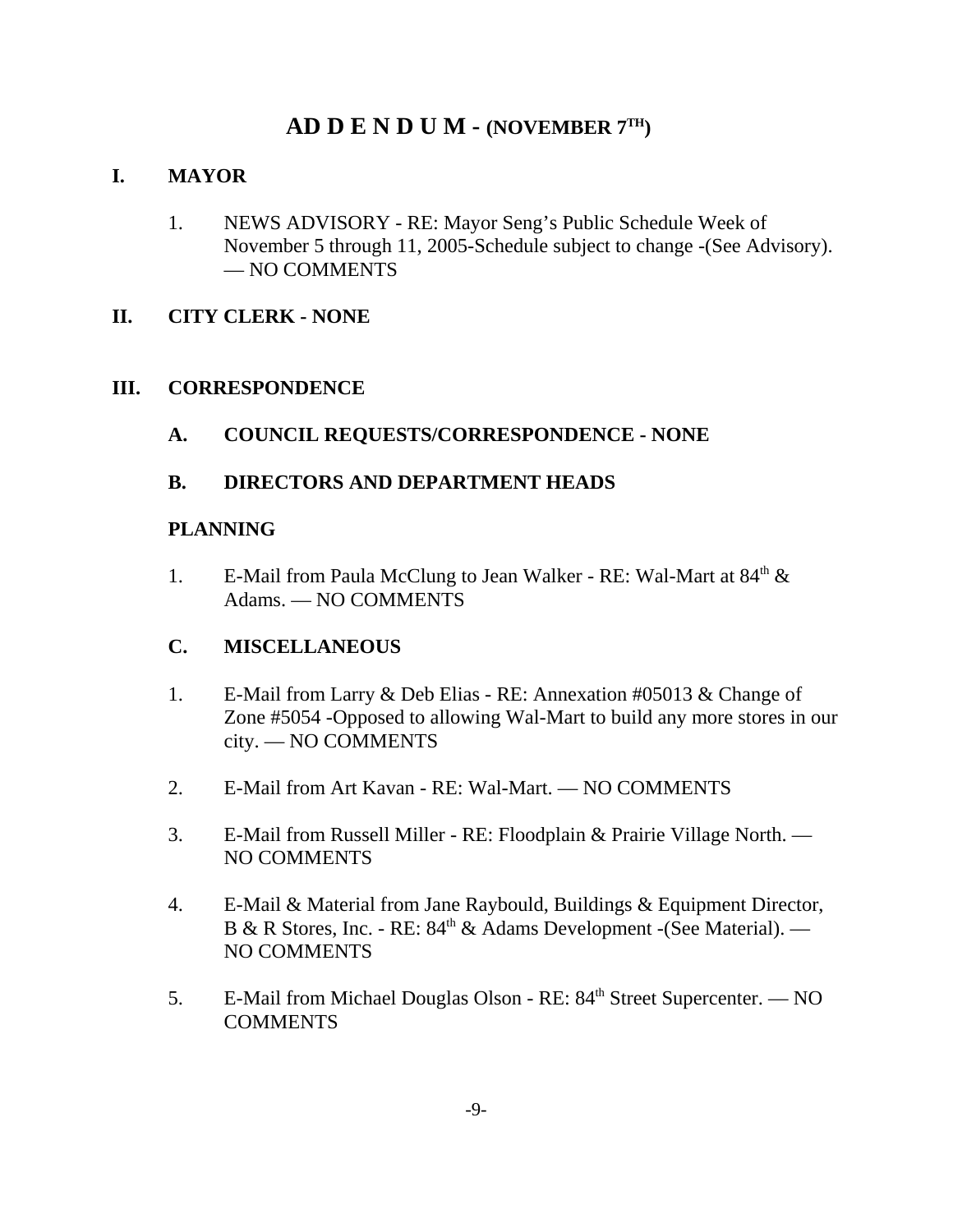- 6. E-Mail from Don & Diane Crouch RE: Wal-Mart. NO COMMENTS
- 7. E-Mail from Gretchen Goering RE: Wal-Mart near  $84<sup>th</sup>$  & Adams. NO COMMENTS
- 8. E-Mail from Ginny Wright RE: Wal-Mart. NO COMMENTS
- 9. E-Mail from Brad Parker RE: Development at 84<sup>th</sup> & Adams Wal-Mart. — NO COMMENTS
- 10. E-Mail from Roger, Donna, Claire, & Brad Baddeley RE: Wal-Mart. NO COMMENTS
- 11. E-Mail from Dave Brady RE: Editorial about Wal-Mart. NO COMMENTS
- 12. E-Mail from Doc Mullet RE: Enough Wal-Marts!!!!. NO **COMMENTS**
- 13. Letter from Polly McMullen, President, Downtown Lincoln Association to Jeff Lewis - RE: Writing to follow up your recent communication to the Lincoln City Council on the assessments for the 2004-05 Maintenance and Management Business Improvement Districts (BIDs) administered by the DLA. - (Council received this letter in their Thursday packets on 11/03/05). — NO COMMENTS
- 14. Faxed Letter from Brian & Dana Meves RE: Concerns Wal-Mart near 84th & Adams. — NO COMMENTS
- 15. 2 E-Mail's from Teresa Andersen RE: The proposed Wal-Mart. NO COMMENTS

[End of Addendum]

# **VI. MEETING ADJOURNED - Approximately at 11:40 a.m.**

dm110705/tjg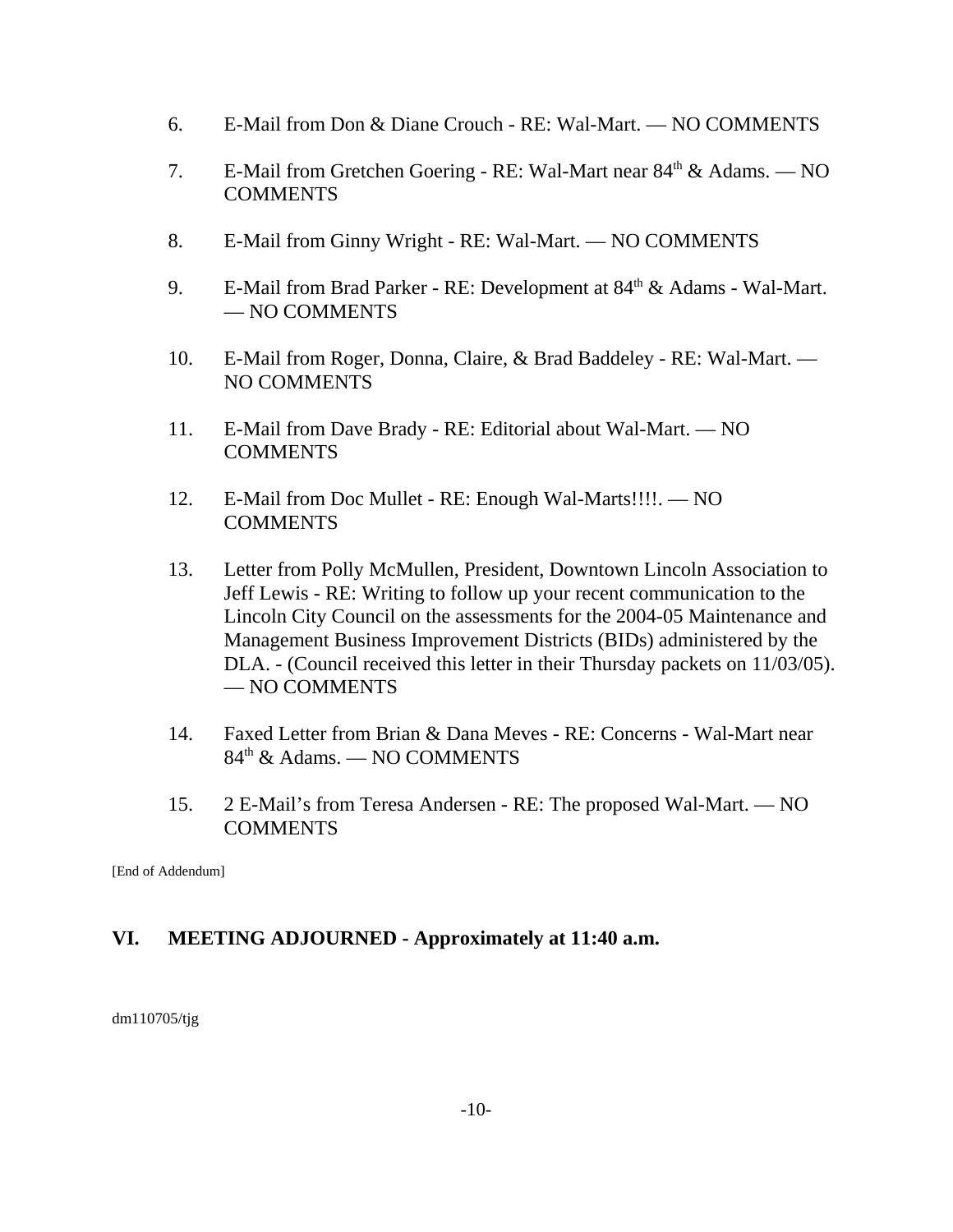# **MEMORANDUM**

ttachman

| TO:      | <b>City Council</b>                                                                                                                                                                                    |
|----------|--------------------------------------------------------------------------------------------------------------------------------------------------------------------------------------------------------|
| FROM:    | Marvin Krout, Director of Planning                                                                                                                                                                     |
| SUBJECT: | Prairie Village North Planned Unit Development<br>North 84 <sup>th</sup> Street and Adams Street<br>(Bill #05-164, 05R-262 and O5-165)                                                                 |
| DATE:    | November 7, 2005                                                                                                                                                                                       |
| CC       | Mayor Coleen Seng<br>Ann Harrell, Mayor's Office<br>Dana Roper, City Attorney<br>Rick Peo, Chief Asst. City Attorney<br>Karl Fredrickson, Director of Public Works & Utilities<br>Peter Katt. Attornev |

The applicant requested to have items 4, 5 and 6 on the City Council agenda for this Monday. November 7, and the Planning Department agreed, with the good intention that all of the details in the annexation agreement regarding the extent and responsibility and timing for public improvements required for this proposed development would be worked out in advance of the hearing. Both sides have worked diligently and narrowed down the issues to just a few, and these few issues may be resolved soon as well. However, because the City Council does not have an annexation agreement in hand in advance of this hearing, and there are likely to be other questions and issues raised by the Council and perhaps by the public, the applicant has agreed that the public hearing should be continued until the following week.

This development proposal also has generated inquiries from individual Council members that are probably of interest to the entire Council. This memo attempts to respond to those questions and identify the remaining issues on public improvements.

#### Changes in the plan

1. The plan originally submitted by the applicant, that is described and pictured in the staff report to the Planning Commission, covers 23 acres on the southeast corner of the intersection, proposed for commercial, and 277 acres on the northeast corner, proposed for retail and office uses, multifamily, townhouse and single family units.

2. The staff recommendation to the Planning Commission recommended that the floor area devoted to retail and office uses on the northeast corner be reduced. The reasons were to

> Lincoln City-Lancaster County Planning Department 555 S. 10th St., Rm. #213 • Lincoln NE 68508 Phone: 441-7491 • Fax: 441-6377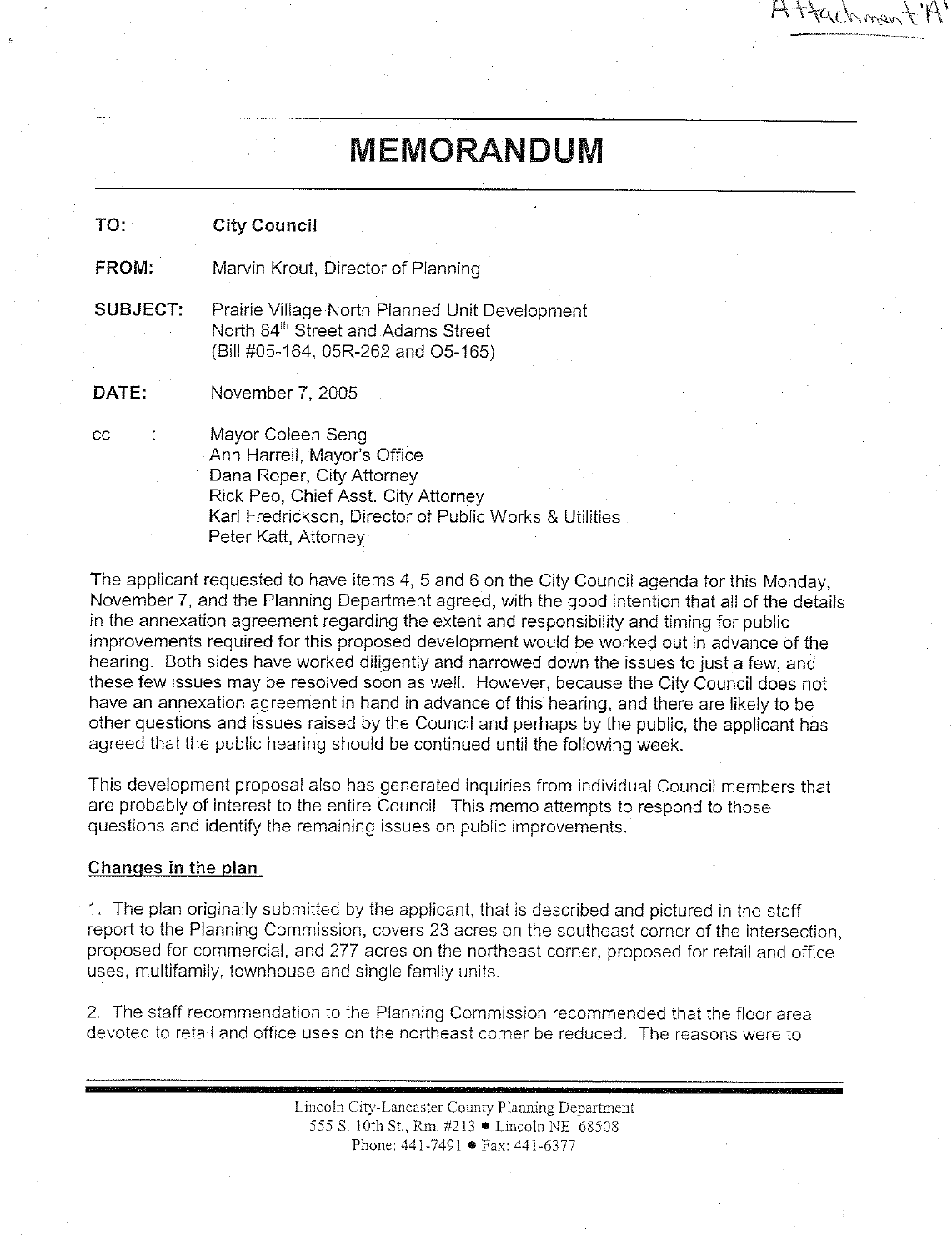avoid a long strip commercial appearance to the street, and to limit the commercial north of Adams to the size of a "neighborhood" commercial center as shown in the Comprehensive Plan, an objective which the Council reinforced in their previous denial of the requested amendment to allow a "community"-sized commercial center. The Planning Commission voted in agreement with the staff recommendations. This resulted in a reduction of commercial floor area north of Adams from 426,000 square feet to 300,000 square feet, and a corresponding increase in multi-family units. The applicant is not appealing the Planning Commission's **recommendations** 

3. After the Planning Commission meeting, the applicant attempted to work with staff to resolve issues regarding the treatment of land in the northeast corner of this development that was in the floodplain, a part of which was covered by a previously approved fill permit. The applicant wanted to look at the possibility of reducing the floodplain elevation on his property by lowering the grade of the Murdock bike trail which is developed in former railroad right-of-way that runs east-west on the northern edge of this property. The resolution of this proposal will require detailed engineering studies, and after several weeks of discussion, the applicant decided to remove 128 acres in the northeast portion of the residential development, including about 12 acres within the floodplain. The reduction in area required corresponding reductions in the total number of dwelling units allowed in the PUD, from 1,685 to 1,161.

#### Extent, cost, and responsibility for infrastructure improvements

1. Road improvements. The traffic study submitted by the applicant and accepted by Public Works identified extensive street improvements that are needed as a result of the anticipated traffic increase from the development in the PUD, as well as substantial other commercial development that is anticipated to the south along North 84th Street. Staff and the applicant are still working on the dollar figures for these improvements. The annexation agreement will have a listing of these improvements, their estimated cost, and designation as "impact fee" (considered to be part of the standard set of improvements that were assumed for arterial streets in the calculation of impact fees, and which therefore the City is obliged to reimburse, with the impact fees generated by this development and other funds if the site-generated impact fees are not sufficient) or "site-related" (improvements that are needed beyond the standard set due to the impact of the development and therefore paid for by the developer). Staff and applicant have also discussed questions of "timing" -- when these improvements should be installed relative to different levels of development and traffic - and these will be spelled out in the annexation agreement.

2. Water improvements. The applicant will construct a 16 inch main in Adams from 82<sup>nd</sup> to 94<sup>th</sup> Street. This line is shown in the latest CIP to be constructed by the City in 2006-07. The applicant will construct the line this next year at his cost, and the City would pledge its best efforts to reimburse the applicant with water funds in 2006-07. Applicant will also construct a 12 inch line internal to the property, and, per normal policy, the City will reimburse him for the "oversizing" cost above a standard 6 inch (abutting residential) and 8 inch (abutting commercial) main.

3. Sewer improvements. The site being annexed can be served by the existing Regent

Lincoln City-Lancaster County Planning Department 555 S. 10th St., Rm. #213 • Lincoln NE 68508 Phone: 441-7491 • Fax: 441-6377

 $-2-$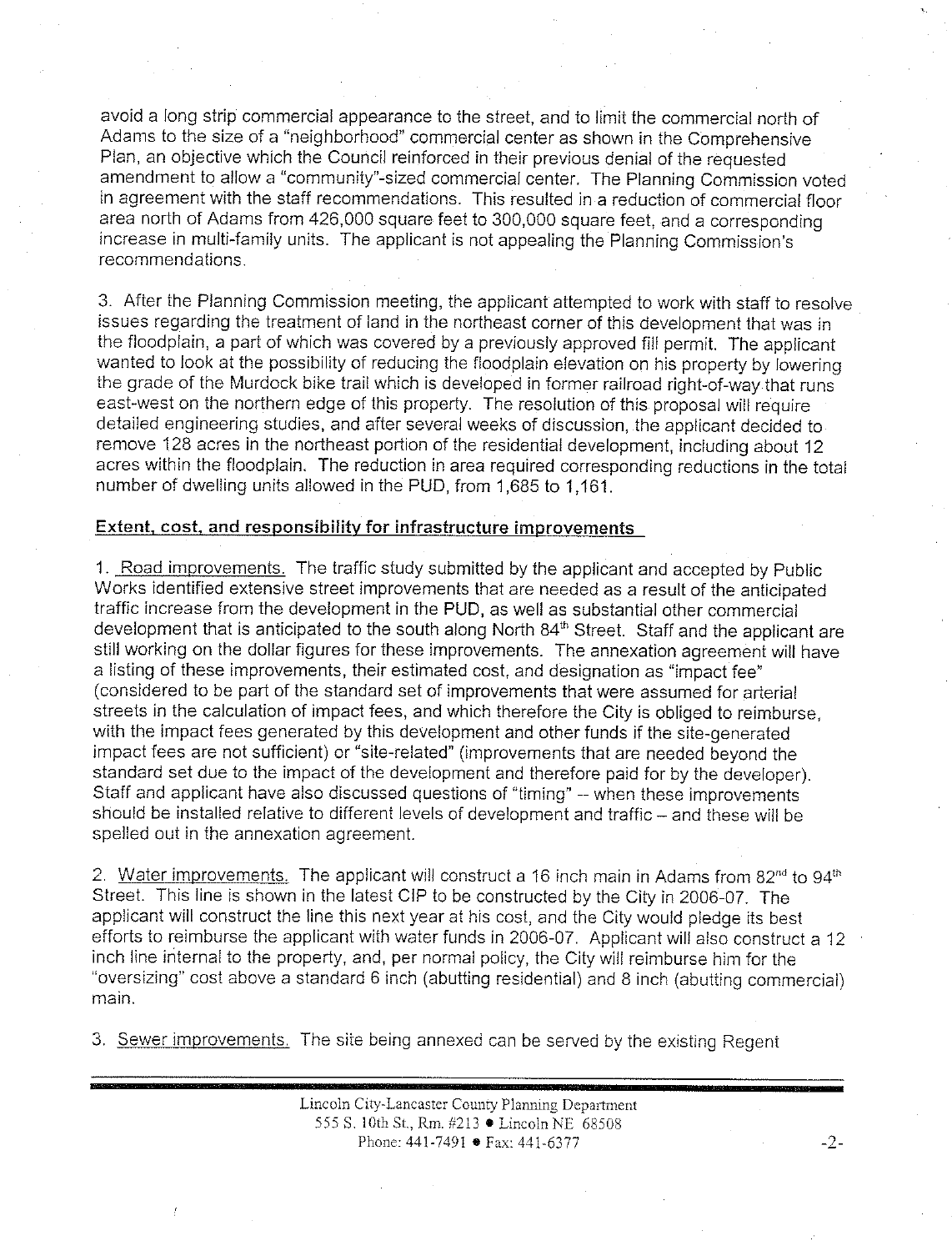Heights/Northern Lights trunk sewer. Staff is requesting that the developer dedicate an easement of 1700+ feet for a future connection to the new Stevens Creek trunk sewer that will be constructed along the creek. That connection would be constructed as part of the Stevens Creek project.

#### Remaining issues between staff and applicant.

As of this date, there are several questions regarding responsibilities and reimbursement for some improvements. These include:

1. Right-turn lanes for northbound and southbound 84<sup>th</sup> Street traffic at Leighton, and traffic signal at this intersection. The applicant contends that the traffic using these turn lanes would not be generated by his development, and that the signal cost is all or mostly covered by commitments in other agreements with the adjoining properties. Staff believes the right turns are needed to help accommodate the additional traffic that will be generated by the Prairie Village North development through this intersection.

2. Out-of-pocket cost for redo of LES power lines and poles. Today there are 35 kV lines running along the east side of North 84<sup>th</sup> Street, and large transmission lines and poles running parallel just to the east of the smaller lines. The smaller lines need to be relocated east and out of the way of the proposed road improvements. That could be done by moving the 35 kV line east of the existing transmission lines, in a new 30 foot easement that the applicant would dedicate. Staff has agreed that this is an impact fee-eligible expense, and the estimated cost is \$300,000. There is also an opportunity to work with LES to replace the older transmission poles and bury the smaller lines in a project where the City, LES, and the applicant would each contribute about \$300,000. This is a win-win solution; it will result in a much more attractive streetscape and leave the applicant with more developable land. The only issue is that the applicant is asking the City to make its contribution from available funds rather than front the City's cost and be reimbursed out of impact fees later. The applicant points out that the City reimbursement would come later and not cover all costs, and reminds staff that he is dedicating extra right-of-way for 84<sup>th</sup> Street at no cost. Staff was not able to identify a funding source as of last week.

3. "Traffic cap" for major street improvements. Public Works and the applicant apparently have not yet arrived at an agreement on what number of trips generated by this development should trigger the major street improvements associated with this request.

#### Other questions

1. 84<sup>th</sup> Street widening: are we getting any additional "thru-put capacity?" Yes. North 84<sup>th</sup> Street is designated in the Long Range Transportation Plan to be a 6-lane road eventually. Although these improvements do not add through lanes, the right turn and left turn lanes take traffic off the through lanes at the intersections, which are the critical points, allowing traffic in the through lanes to move more smoothly. Public Works does not believe this is the time that through lanes need to be constructed.

> Lincoln City-Lancaster County Planning Department 555 S. 10th St., Rm. #213 • Lincoln NE 68508 Phone: 441-7491 • Fax: 441-6377

 $-3-$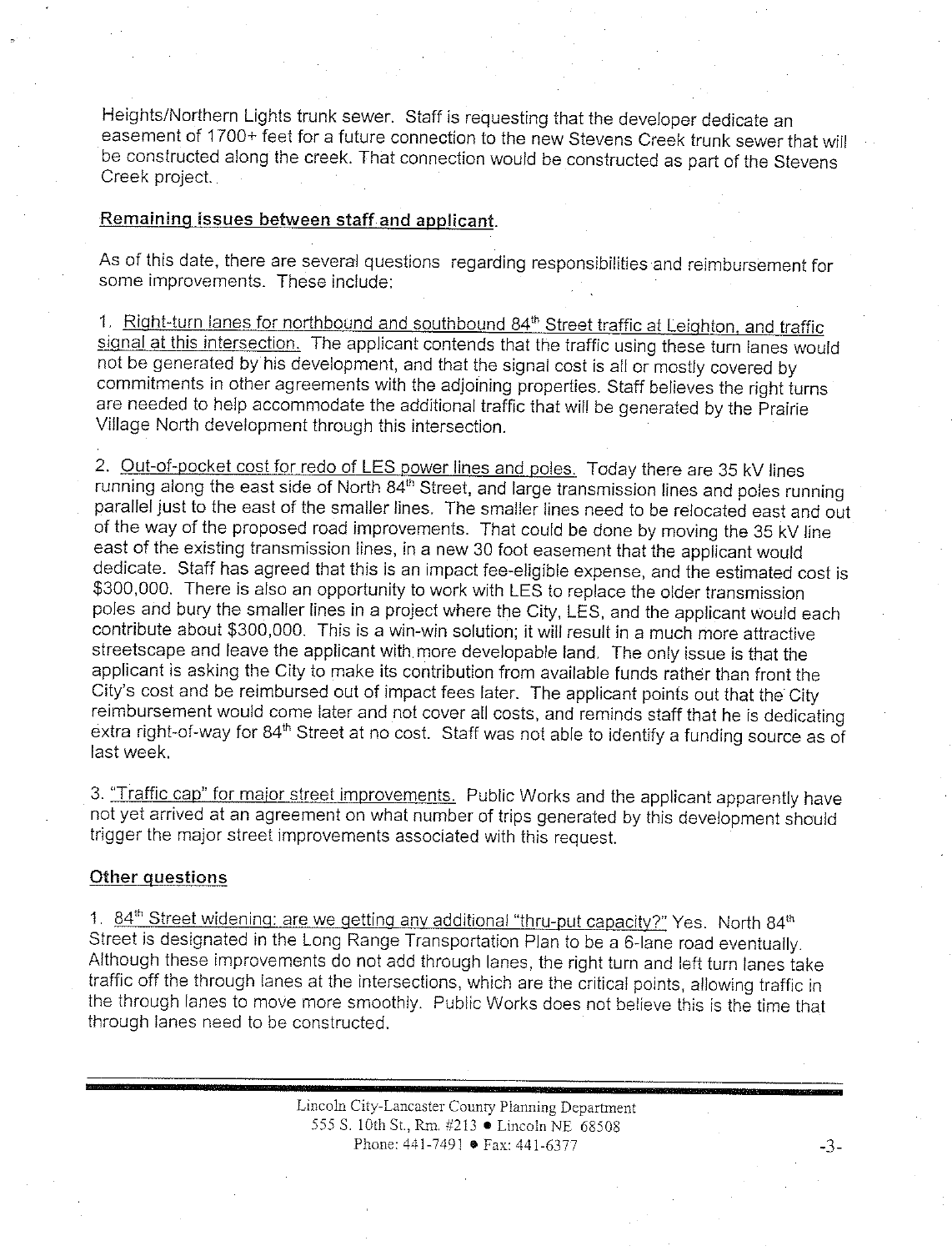2. Adams east of 84<sup>th</sup> Street. The latest draft of the annexation agreement will not list the church as a party to the Prairie Village North agreement. The church is obligated by the existing annexation agreement for all of Prairie Village on the south side of Adams to pay a portion of the \$500,000 commitment to contribute to the reconstruction of Adams. The applicant for Prairie Village North is the developer and party to the Prairie Village agreement. The proposed agreement in effect amends the previous agreement, and transfers the obligation for improving Adams to the property on the north side of the street. The draft agreement requires the City to use its best efforts to have the church maintain its commitment to participate in the cost of improving Adams.

3. Isn't the church opposed to this development? The official position of the church was favorable to the initial request for Prairie Village North, which was denied by the City Council. The church did not testify or offer written comments in our records before or since the Planning Commission hearing on the current request.

4. Impact fees. The estimate of \$3.1 million in road impact fees from this development was based on the applicant's original proposal (or was it based on what the Planning Commission approved?). The proposal as amended by the applicant is now estimated to generate \$2.4? million in road impact fees. If impact fees are upheld in court as legal, the fees are likely to continue to increase each year and so the total will be more than this amount. However, if impact fees are struck down, then the "back-up" guarantee of a contribution in lieu is "frozen" at the amount in the agreement.

5. Directed impact fees. None of the road improvements listed in the agreement are identified in the latest 6-year CIP for funding. The intention with regard to the road improvements is that the developer will build and pay for the improvements through the EO process, and he will be reimbursed by the City with the impact fees that are collected as building permits are issued within his own development, over a period of perhaps 10 years. No interest will be paid on this "loan". This is consistent with an administrative policy on "Directed Arterial Impact Fees" that was issued by the Mayor several months ago to help encourage development and recognize the City's gap in revenues for road improvements. In this case, it appears as though the estimated impact fees from this development will eventually cover all of the reimbursement costs. If it did not, then the City would be obliged to reimburse the total impact fee-eligible expense eventually, more than likely out of road impact fees collected from other developments in the same benefit district.

6. Ground vs. pole signs: any restrictions? The PUD does not contain any special restrictions on signs, but references the standards in the B-2 neighborhood business district. The sign rules in the B-2 district allow for one pole sign of moderate height and size to advertise the entire "project", plus additional ground signs for individual pad sites.

7. Trees and aesthetics. The PUD does not contain any special landscape requirements. According to the current provisions, the applicant would be required to plant street trees along North 84<sup>th</sup> and Adams and the internal streets. In this case, there should be sufficient right-ofway dedicated for the trees to be planted between the street curb and sidewalk, where they will have more effect than set back on private property. One of the design standards requires low-

> Lincoln City-Lancaster County Planning Department 555 S. 10th St., Rm. #213 • Lincoln NE 68508 Phone: 441-7491 ● Fax: 441-6377

.4.